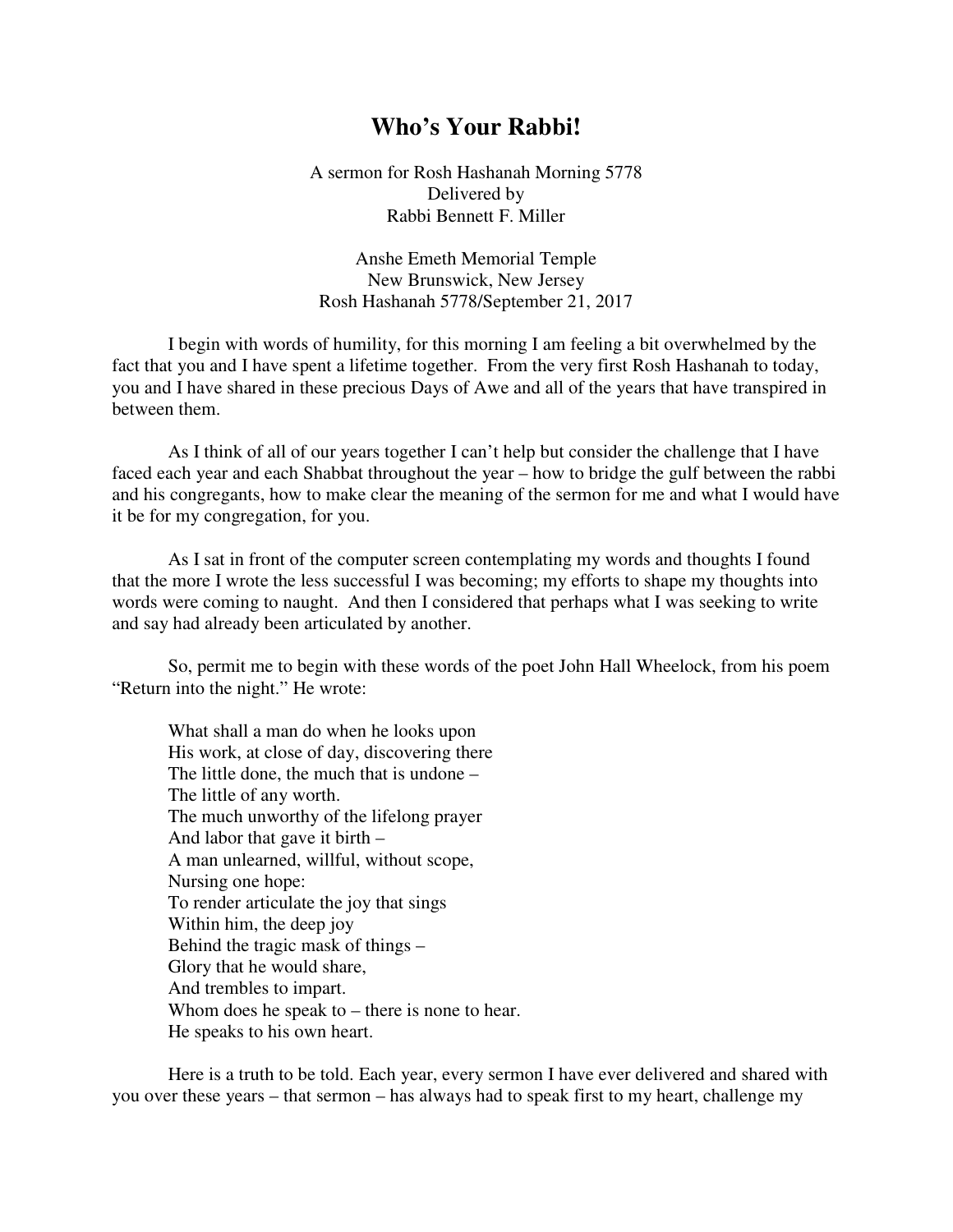soul, urge my action. If the words would not speak to me first I knew that they could not possibly speak to you.

I

My friend and teacher, Danny Siegel, who will be with us in November, as one of our scholars in residence has often used this phrase, "Who is your rabbi?" When someone performs a mitzvah that touches another soul, Danny asks, "who is your rabbi?" because he believes that the rabbi would be proud of that person, or because he believes that the person is doing the mitzvah because he learned it from his rabbi. And conversely, when someone does something shameful, Danny will ask, "who is your rabbi?" as if to say 'how could your rabbi teach you to behave like that" or "if your rabbi knew what you did, would he be proud of you?"

Now, I have been blessed with wonderful students over the course of the years. I think of those who have gone on to have successful careers as rabbis, teachers, lawyers, doctors. I think of those who have entered the world of business, and those who have entered the non-profit world, too. There are those who have dedicated their lives to children and those who have sought to change the world. So many students, so many who performed acts of kindness, deeds of worth, with healing hands and caring hearts and sharp minds, too.

And I have been rabbi to several generations of members of this Temple. I think of the families that I have known for four generations or more, grandparents who became great grandparents, parents who became grandparents, children who became parents, and now grandchildren who have become parents as well. So many brises and baby namings, consecrations and b'nai mitzvah, graduations and weddings and funerals. So many and all so very precious, indeed.

This morning, as I contemplate the meaning of all of this I want to invite you to join with me as I ask myself the question that I would hope you would reflect on this day and in the year to come: Who is Bennett Miller, your Rabbi? I don't ask it to be self-critical or self-aggrandizing; rather, I raise the question as a means to ask what have I imparted to you over our years together, what will be of lasting worth, not so much to me but to you, and how have my values that I have shared with you through my teaching and preaching and writing and doing – how have these values helped in shaping our lives, the life of our community, and will they continue in the years to come?

II

I didn't know when I accepted the position to be your first assistant rabbi that I would come to spend my entire career here with all of you. I thought this would be a short-term assignment, where I would learn the ropes from Rabbi Harvey Fields (of blessed memory), and where I would try out any crazy ideas that I might have on all of you. I was quickly confronted by the challenge of educating our special needs students, by a youth group that demanded excellence of me, and by adults who wanted and expected me to provide them with opportunities for learning. I recall the global antisemitism and the boycott of Israeli products and fondly recall how I arranged for a shipment of Jaffa oranges (that supposedly were tainted with poison) to be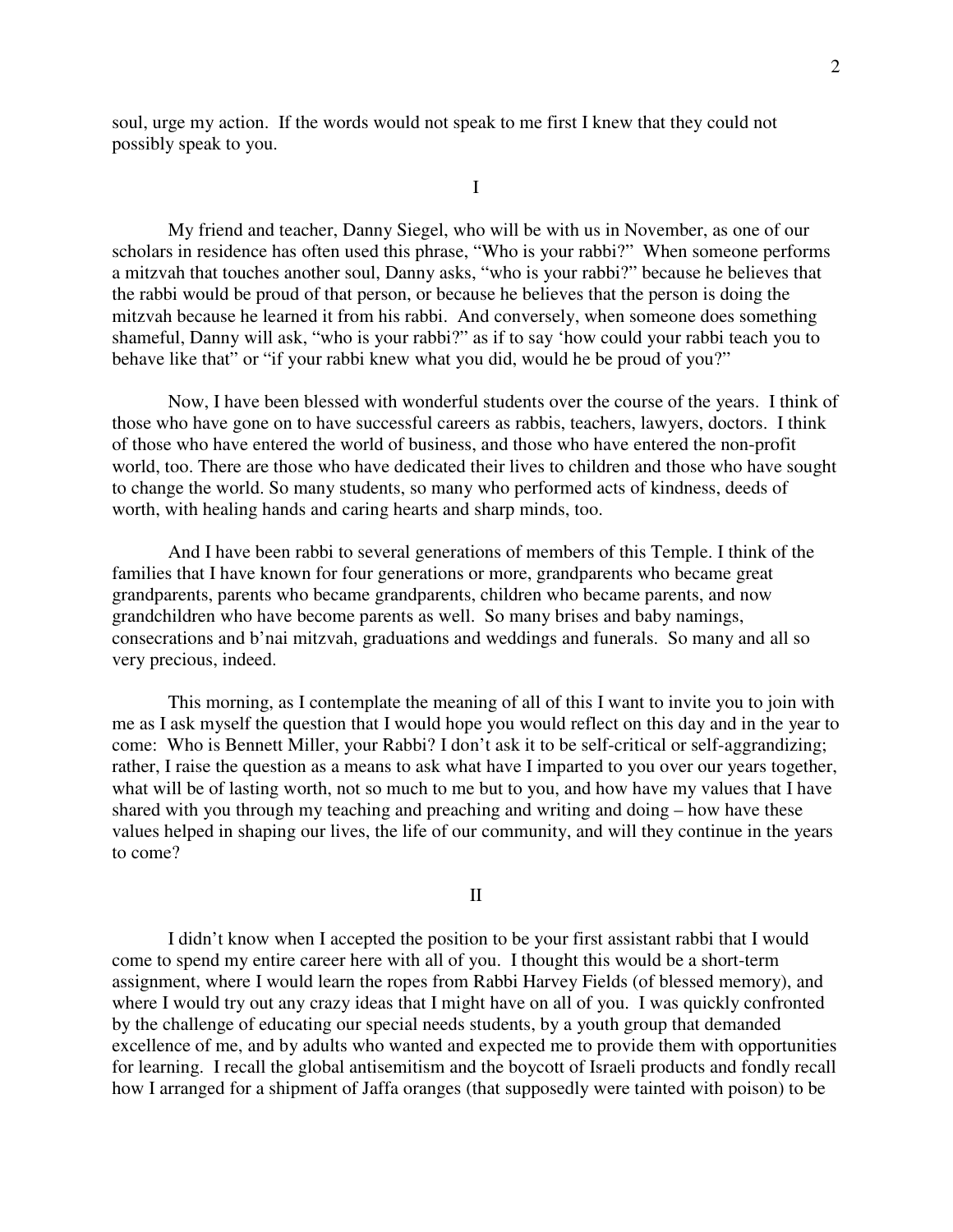brought here, a shipment that otherwise would be left rotting on the ship. Fortunately, with the help of a few congregants we arranged for the shipment to be brought to the Temple. Keller Hall was piled from floor to ceiling with boxes of oranges and you bought them all, refusing to be intimated by the Arab boycott intended to choke Israel's economy and strangle the young Jewish country to death. How exciting those first years were. Every day was a new adventure.

And then you asked me to lead you as your Senior Rabbi. Truth be told I was terrified. I was twenty-eight years old and was now expected to be a rabbi with at least thirty years of experience. What wisdom could I bring to the task? What vast treasure of learning might I have to impart to a congregation more than a hundred years old. And so, I asked? Bennett, what will be the nature of your rabbinate? What kind of Rabbi shall you be?

While in college and rabbinical school I swore that I would never be a congregational rabbi. I heard too many horror stories of rabbis and congregants engaged in battles, of congregants making outrageous demands of their rabbis, and treating their rabbis with disdain. I wanted nothing to do with this kind of life. My efforts and calling were to work with youth, with young people who I could shape and mold and have a real impact on their life.

As you know, the trajectory of my journey took me in a different direction, here to New Brunswick. As I got closer to ordination I realized that I wanted some more seasoning, to learn from a master teacher, a skilled rabbi who would guide me and shape me. And Rabbi Fields did just that, in a loving and embracing way. I hope that I have been such a guide to my precious colleagues who have joined me here over the course of the years. I hold each of them so very dear.

My task was to educate and shape your children. I took it on with zeal and passion. I loved running your education program, and I really loved being rabbi and friend to your children. And I have always made sure that I had a hand in the school, taught all of our kids, and found time to be with them in special ways. Who is your rabbi? A man who loves your children, who loves learning with them and with you. Your rabbi is a man devoted to the next generations, committed to showing them the joy of Jewish life, the incredible story of our People's encounter with the Divine, and helping them to make that story their own. As the midrash informs us: Don't see the young as your children, your *baniyech*; See them as *bonayech*, as the builders of your future.

As a child, I attended Shabbat services each week with my mother. She was a member of the choir; so that meant so was I. I loved the sound of the music, the rhythm of the service. I had no idea of the meaning of the words but their melody and pattern had a comforting feeling for me. It was later, as a student of liturgy, that I came to fully understand the power of prayer and its meaning for all times. Prayer is the religious language of the human soul. Without it, our lives are often empty.

Who's your rabbi? Your rabbi is one who has treated every Shabbat and every worship experience, and every funeral and wedding and baby naming as a liturgical expression, a way for us to make our lives holy. How often we are faced with an overwhelming moment of joy or thanksgiving and we don't seem to have words to express our inner feelings. Each time you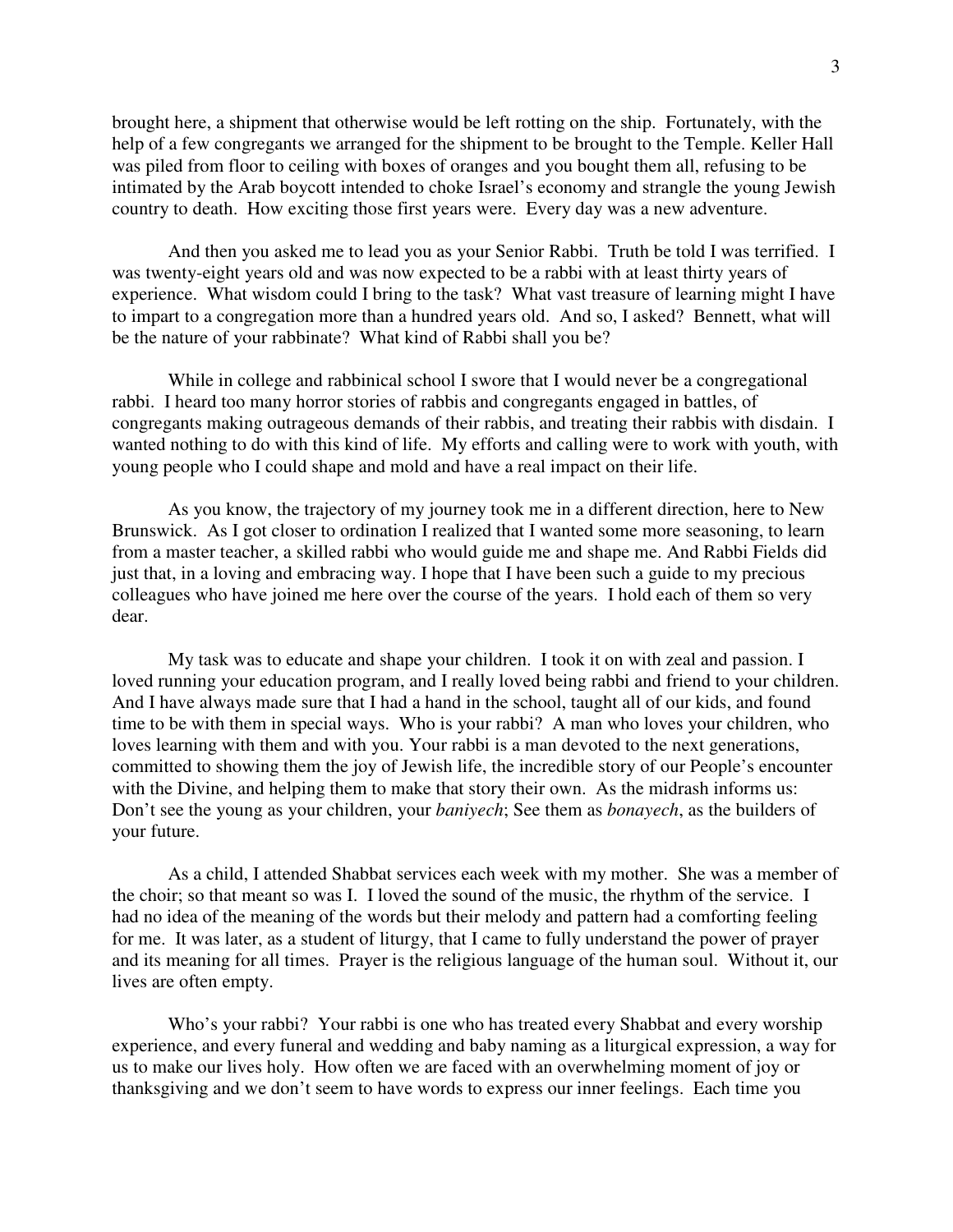have entered the sanctuary I hope you have found our worship to be transformative. The worship is not about me; it is about moving us from the profane to the sacred, from the mundane to the holy.

Do you recall our moments together in the sanctuary just sixteen years ago when the twin towers came down on 9/11? I threw the doors open wide and people came, one after the other; we sang, we prayed, we held each other in an embrace. And we have done the same so many times: that wedding under the chuppah with tears of absolute joy, the bat mitzvah with the uncle in the hospital and via live stream and cellphones he recited the blessing for an aleeyah; the  $50<sup>th</sup>$ wedding anniversary, the beautiful baby looking out and feeling love all around. As your rabbi, I have dedicated my life to making liturgy sacred, new music ever fresh, changing hours of services, choral singing with choirs of all ages, and a congregation that sings and sings loud. I still haven't gotten you to get up and dance, but hope does springs eternal.

Who's your rabbi? One of my teachers, Reverend John Talbot used to say that "people need community or else they die." The first time I heard him say it I understood the power of those words. It's true. People live in community; without it they surely do die. Over and over I have seen the power of community, especially here at Anshe Emeth. That is why I have sought with all of my energy to make this the most significant community possible. Look who we touched: The *Gan* that we created for the babies and youngest children in our community, the kids from the school behind us, too. When people of all ages cross the threshold, and walk into the building they know that they are safe. When we come here we focus, not on ourselves but on others – providing food for the hungry, medical equipment for the needy, giving blood, car seats, winter coats and gloves and hats and scarves, too; and diapers and more diapers. When the cold of winter approaches we open our doors so that the homeless can feel our warmth and our welcome. When we comfort the mourner and embrace the lonely, we become ministering angels of the Divine. Not me, not you, but all of us. I pray each Friday night as we begin our worship that our community and all that we do will be worthy of the Divine so that the Shechina, the Presence of the Divine, will want to enter our midst and give strength and encouragement to our community.

Who's your rabbi? My life has been shaped by a devotion to ongoing learning, to engaging with our sacred texts, and then making that learning come alive in all that we do. How often have a I asked you to join me in such learning? And you did. You made Shabbat morning come alive here. You made Monday evening and Sunday morning and afternoons times to grow and be challenged by thinkers and leaders and writers. You have travelled with me to our beloved Israel and to Jewish communities throughout the world.

And my life has been fulfilled by a commitment to a strong and vibrant and democratic and pluralistic Israel, and by a devotion to Jews all over the world. As you have encouraged my connection to Israel and to world Jewry I hope that doing so has empowered and shaped your lives, too. In the words of the Mishnah, *Kol Yisrael Arevim zeh la zeh*. Every Jew is dependent, one upon another.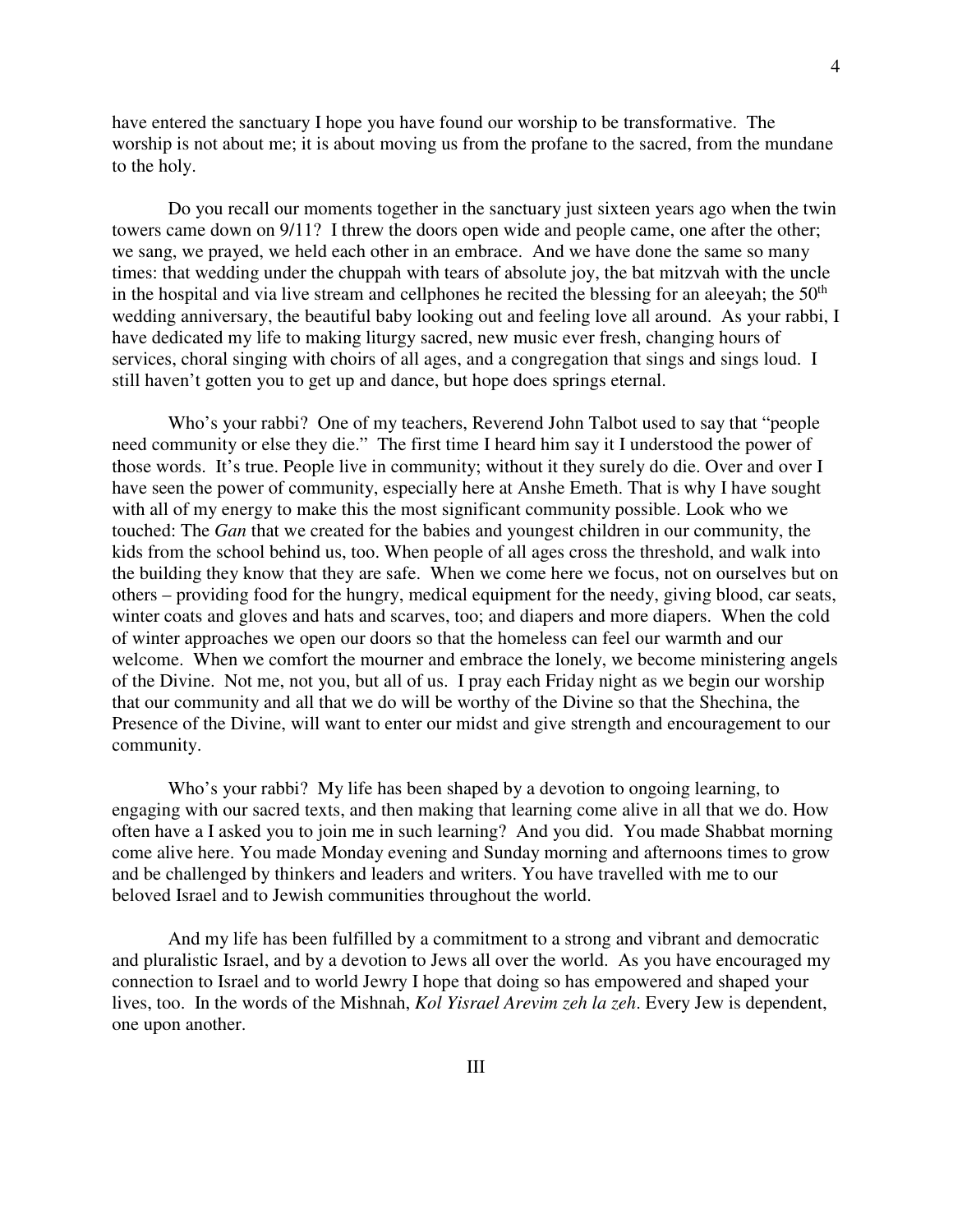For me, perhaps the greatest challenge has been this: in a world of rampant assimilation have I taught you to remain true to our faith. At a time of weakening religious passion, have I been able to encourage you to be strong and true to our faith and to what our faith represents? It isn't always easy; so much enticement and seduction to a crass and vulgar world that focuses on self, urging us to give up our calling as Jews.

The truth is that when we live our lives as Jews in the larger world, when we contribute to the community as Jews, we are our very best and most fulfilled. I know, as I walk the streets of New Brunswick, in the hospital or at Rutgers -- when I meet people of all faiths, all walks of life, and I tell them that I am a Rabbi of Anshe Emeth, they tell me that ours is the most special sacred institution in our community – that Anshe Emeth touches the lives of so many people, and how truly fortunate our community is to have Anshe Emeth.

 Who's your Rabbi? I am. And today I express my deepest gratitude to all of you – for your faith and support, for your willingness to go with me on my journey, and for your determination to create together a *Kehilllah Kedoshah*, a community worthy of the divine.

IV

 I opened these words with poetry. Permit to close with poetry as well. For poetry is the language of the spirit. It is a poem that I wrote but with inspiration from the poetry of Yehudah Amichai, one of Israel's great poets. He, too, was among those who came and taught you and me.

I didn't come to you to be God. I came to you to be Rabbi And what did I give you?

I gave you my dreams and my passion, and shared the Ten Commandments, too

 I taught them to you Neither in thunder nor in fury, neither in fire nor in cloud But rather in gentleness and love, adding caresses and kind words Urging and challenging along the way.

And I sang with you *Shamor v' zachor et Hashabbat*, "keep" and "remember" the Shabbat,

in a single melody but with many tunes.

Of course, there was pleading and crying quietly between one spoken word and the next. "Care for your brother and sister, for the stranger, too. Do not put a stumbling block before the blind, and protect the orphan and the widow and the homeless in your midst.

I hugged you and whispered in your ear Do not steal. Do not murder. Do not speak *Lashon Harah*.